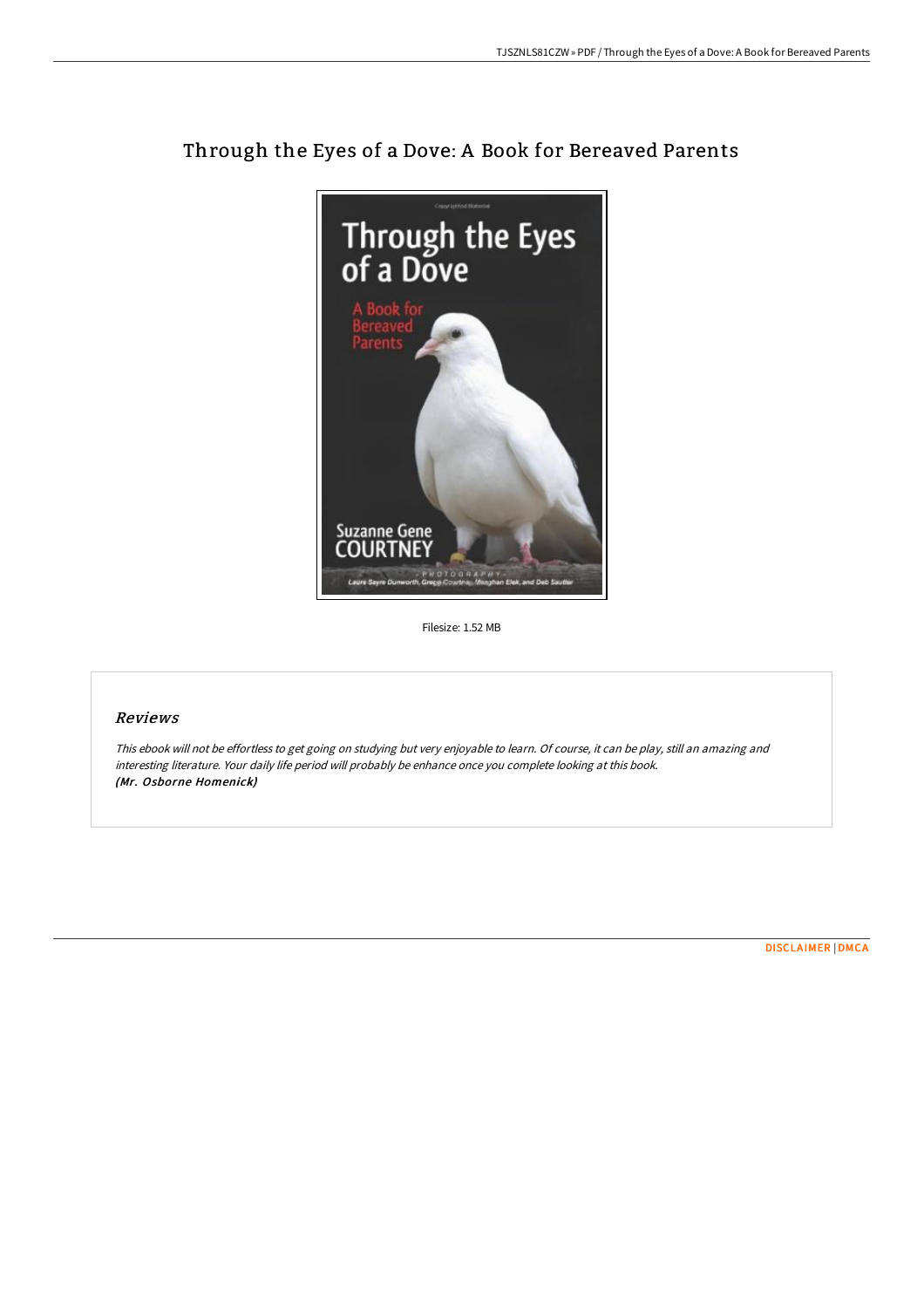## THROUGH THE EYES OF A DOVE: A BOOK FOR BEREAVED PARENTS



To save Through the Eyes of a Dove: A Book for Bereaved Parents eBook, remember to click the button below and save the document or get access to additional information which are relevant to THROUGH THE EYES OF A DOVE: A BOOK FOR BEREAVED PARENTS ebook.

Eloquent Books. Paperback / softback. Book Condition: new. BRAND NEW, Through the Eyes of a Dove: A Book for Bereaved Parents, Suzanne Gene Courtney, The tragic, sudden death of their 25-year-old son left the Courtney and Sayre families devastated. Grief-stricken and searching for answers, his parents, siblings, other family members and friends began having experiences that they first passed off as coincidences. However, the more they shared with each other, the more they knew that the journey toward understanding had just begun. Suzanne Gene Courtney chronicles her family's path through the darkness to peace and on to acceptance, in the hope that it will help other newly bereaved parents. Through the Eyes of a Dove is a source of solace in times of sorrow, one that can help the grieving to grow, trust, believe and learn to live with their child in spirit. Author Suzanne Gene Courtney is a writer and elementary school teacher. She has taught arts and sciences, and has worked as a travel assistant. She lives with her family in Monroe, Michigan.

B Read Through the Eyes of a Dove: A Book for [Bereaved](http://digilib.live/through-the-eyes-of-a-dove-a-book-for-bereaved-p.html) Parents Online  $\ensuremath{\boxdot}$ [Download](http://digilib.live/through-the-eyes-of-a-dove-a-book-for-bereaved-p.html) PDF Through the Eyes of a Dove: A Book for Bereaved Parents